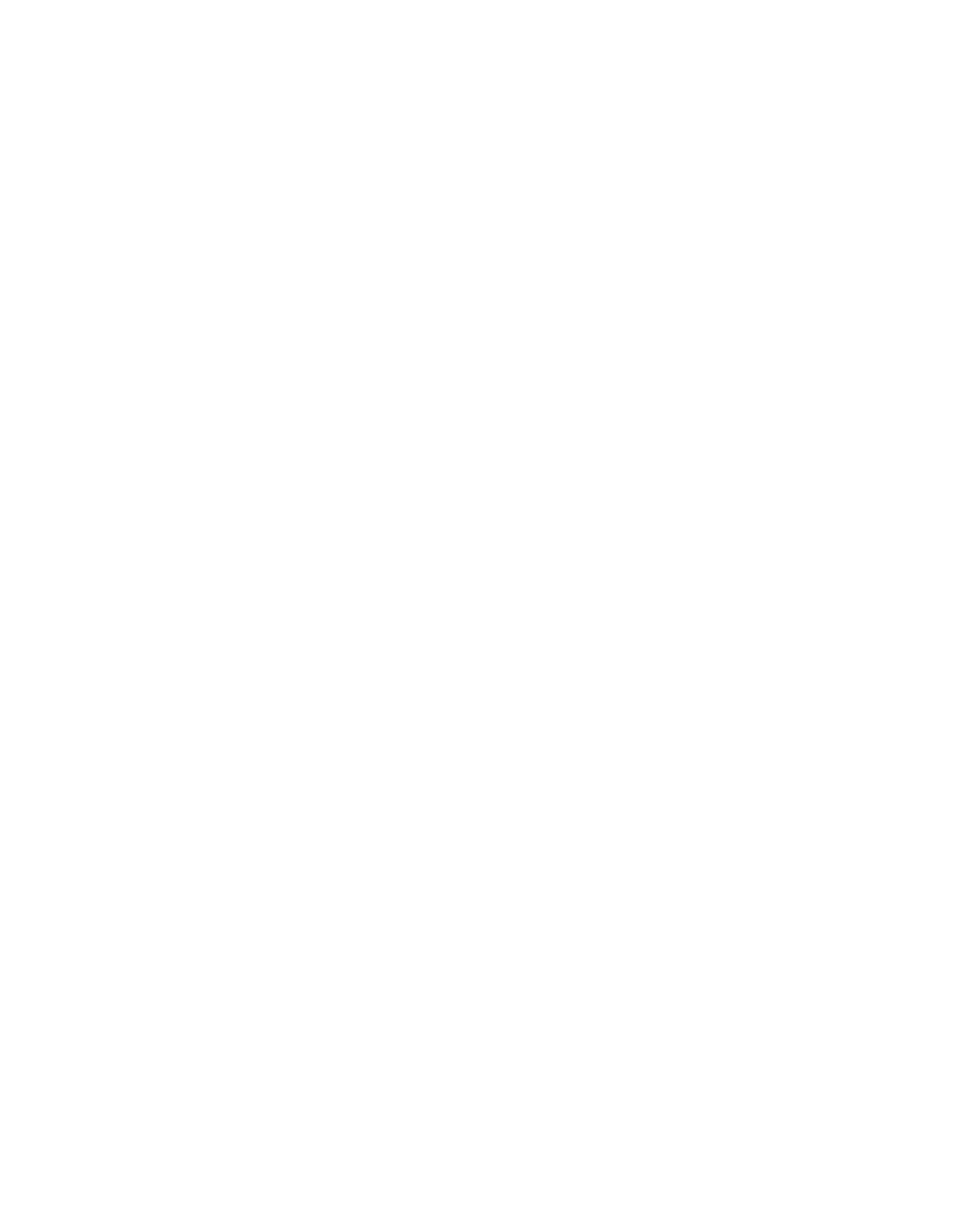# **YORBA LINDA HIGH SCHOOL CHEER/SONG PHILOSOPHY AND CODE**

The primary purpose of the Yorba Linda Cheer and Song organization is to generate spirit, pride, and leadership skills through support, performance, and personal conduct. The term "cheerleader" refers to all cheerleaders and songleaders. The role of a YLHS cheerleader includes but is not limited to both sideline cheering and competitive performances. Training for sideline occurs primarily from tryouts to the beginning of the school year. Training for competitive performances occurs primarily from mid-August through the end of Feb. and/or beginning of March. However, there are overlapping skills that are used in both sideline and competitive situations. Members of the YLHS cheer and song program (even competitive alternates) are expected to participate in practices for both or risk being removed from the program.

The conduct of the cheerleaders is closely observed by many. It is important that their behavior be above reproach in order that they might bring credit and honor to themselves and their school.

# **RESPONSIBILITIES AND OBLIGATIONS OF YORBA LINDA CHEERLEADER**

1. All teachers, coaches, administrators, and parents are to be treated with respect at all times.

2. All cheerleaders will be directly responsible to their advisor, program coaches, or any adult supervisor for all actions at practices and performances or whenever representing the cheerleading organization.

3. Cheerleaders are subject to all of the rules and regulations of Yorba Linda High School. However, the YLHS cheerleader is a representative of the school and must be trusted to display appropriate conduct at many events on this campus and at locations away from campus. The coach/advisor retains the authority to suspend or dismiss from the team those cheerleaders who fail to meet expected standards of conduct.

4. Cheerleaders may not participate in any other sports including All-Star/Club type cheerleading programs that compete during the high school competitive season. Students may not be concurrently enrolled in YLHS Cheer and Song and the YLHS Dance Company. Dance studio participation is only permitted if it doesn't interfere with cheer and song responsibilities. Be particularly mindful of not commiting to convention teams that have requirements that conflict with our competitive season, November-February.

# 5. ELIGIBILITY

a. **All cheerleaders must maintain a 2.0 GPA**. In order for a cheerleader to participate in the cheer program, he/she must maintain a grade point average of 2.0 on a 4.0 scale. If at the end of the grading period, he/she has not maintained the 2.0 GPA, he/she will be placed on academic probation for the following grading period, with participation determined by coaches. If, however, at the end of the following grading period he/she still has not achieved a GPA of 2.0, he/she will become ineligible and will not be allowed to participate in practices beyond the conditioning and warm-up period. Students who fall below 15 units of credit for a grading period are automatically ineligible. All applicants must be eligible at the time of tryouts.

# 6. TRANSPORTATION

- a. Cheerleaders are expected to travel to and from away events on school provided transportation. If this is not available, **cheerleaders must travel with a designated parent driver who has an up-to-date driver's registration form on file with the school.**
- b. Conduct on the bus while traveling is important, and all district rules and regulations shall be adhered to at all times.
- c. Bus transportation forms shall be completed and fee paid by the first bus usage (typically the first away varsity football game).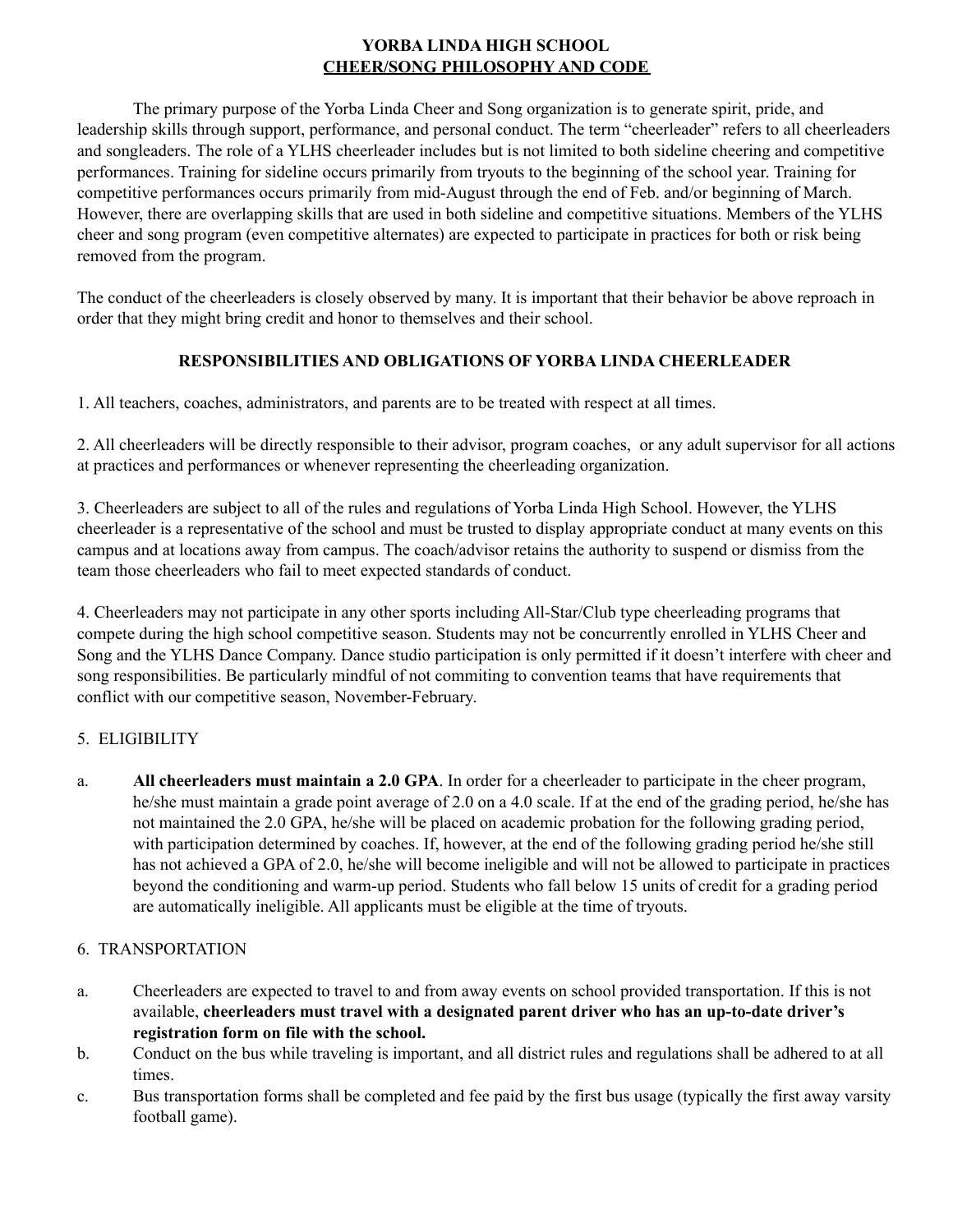# 7. APPEARANCE AND UNIFORM

- a. Uniforms/costumes shall be kept neat and clean at all times. If a uniform/costume is damaged, lost, or stolen, the uniform must be replaced by the user.
- b. Under no circumstances is a cheerleading uniform to be worn at non-designated activity or by a non-cheerleader without special permission from the coach/advisor.
- c. All uniform requirements must be met (hair, appropriate shoes, correct uniform, etc.)
- d. Cheerleaders will refrain from engaging in physical contact with boyfriends/girlfriends while in uniform/at cheer events.
- e. Cheerleaders are to wear tennis shoes or jazz shoes (song only) while in uniform, no flip flops, sandals, Uggs or slippers. This includes while wearing warm ups and comp/game uniforms.
- f. For safety reasons, at practice and performances, no cheerleader shall wear jewelry or chew gum.
- g. Cheerleaders will not get body or ear piercings that can not be removed for practices and performances. **Plugs are not permitted. Piercing must be completely removed. Therefore, new piercings are strongly discouraged.**
- h. The length of fingernails shall not exceed fingertips for cheer (must be kept at a moderate length, one cm over fingertip, for song). For safety reasons, cheerleaders may not wear acrylic or false nails; songleaders can only if the length is kept moderate.
- i. Colored fingernail polish will not be worn at performances.
- j. For performances, hair will be styled in a uniform as required by all squad members and maintained in a "natural" hair color. Cheerleaders will not have tattoos or body art that is visible while in uniform. **These must be covered or the cheerleader will be removed from the performance.** Cheerleaders shall pay strict attention to their crowd responsibility during performances. No food, drinks, or gum while performing.
- k. Cheerleaders shall stand at parade rest or sit in the stands as a group and act in a professional manner. Cheerleaders will stand at attention during the playing of the National Anthem.

# 8. SUMMER CAMP

a. All cheerleaders and songleaders are required to attend camp; it's mandatory. Dates listed in this packet.

# 9. SUSPENSIONS/EXTRA DUTIES

The following infractions of cheer rules will result in suspension/extra duties:

- a. Inappropriate conduct while in uniform or representing Yorba Linda Cheerleading.
- b. Failure to wear YLHS uniform as assigned including game-day uniforms.
- c. Failure to follow all rules established by:
	- Yorba Linda High School Cheer Code
	- Yorba Linda High School
	- CIF
- d. Unauthorized transportation to or from away events.
- e. Inappropriate posting on social media
- \* Suspensions apply to performances only, not practice. Length of suspension will be determined by the cheer coach/advisor. Suspended cheerleaders are expected to attend and observe all performances.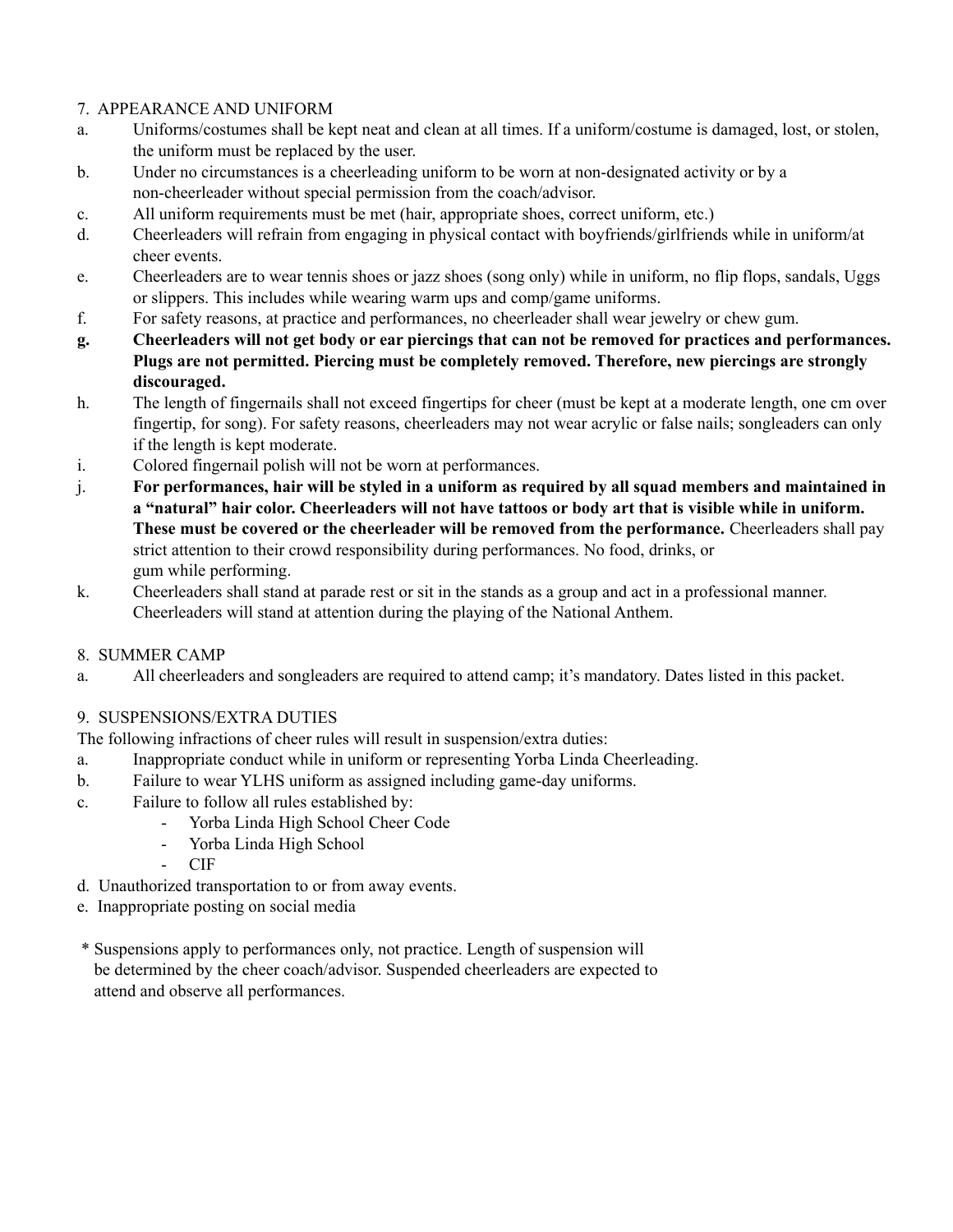# DISMISSALS

The following rule infractions will result in dismissal from the cheer program:

- a. Failure to attend cheer camp(s).
- b. Use of tobacco, alcoholic beverages, or illegal drugs at any time.
- c. Consistent inability to meet time commitments of cheerleading (excessive tardies/absences).
- d. Any behavior excessively in congruent with the YLHS Cheer Philosophy and Code as perceived by the cheer coach/advisor.
- e. Becoming involved in other sport or co-curricular activity which interferes with the cheerleader's responsibilities or overlaps with the high school competitive season.

# **COMPETITIONS**

- a. The cheer coach(es) will determine the size, members, and divisions of all competing teams.
- b. The cheer coach(es) may adjust the competition of the squad to allow for maximum competitive success.
- c. The coach(es) may designate certain members of the squad as alternates to the competitive team. These individuals will be called on to compete in case of injury, ineligibility, or any other changes in the status of the competing member of the team. Alternates may be added, or competing members may be designated as alternates in order to increase or decrease the size of the competitive team based on the restrictions of various competitions.
- d. There are no guarantees that any cheerleader will get to compete. However, cheerleaders who are diligent about meeting their cheerleading responsibilities, come to practice regularly, and show adequate skill development will be given every consideration.
- e. Competitions are a privilege not a right. All cheerleaders interested in competing are expected to abide by and comply with the Yorba Linda High School Cheer Philosophy and Code.

# SQUAD COMPOSITION

- a. Seniors *may only* participate on the Varsity Squads.
- b. Juniors, Sophomores, and Freshman may participate on either the Varsity or Junior Varsity Squads and will be placed according to skills, attitude, and squad need.
- c. Under extenuating circumstances and at the coach's discretion, a student may try out at a later date. If added to the cheer program, this student becomes subject to all rules outlined in the Cheer Philosophy and Code from that day forward.

# OTHER RULES/REQUIREMENTS

- **a. Cheerleaders are expected to condition regularly, including running and other aerobic conditioning.** If an athlete is too sick or injured to run/condition for more than a week, he/she must get a doctor's note. He/She also risks being pulled from competition or any other routines being worked on at that time due **to his/her limited ability to participate.**
- b. Cheerleaders will register in the cheer/song class and will meet all obligations asked of them during this time by the coaches or advisor including making posters and run-throughs.
- c. Cheerleaders should understand that they will be expected to carry out their duties until the end of the year for which they serve. They will make every effort to support all sports, women's and men's, whenever asked during the regular season and CIF play.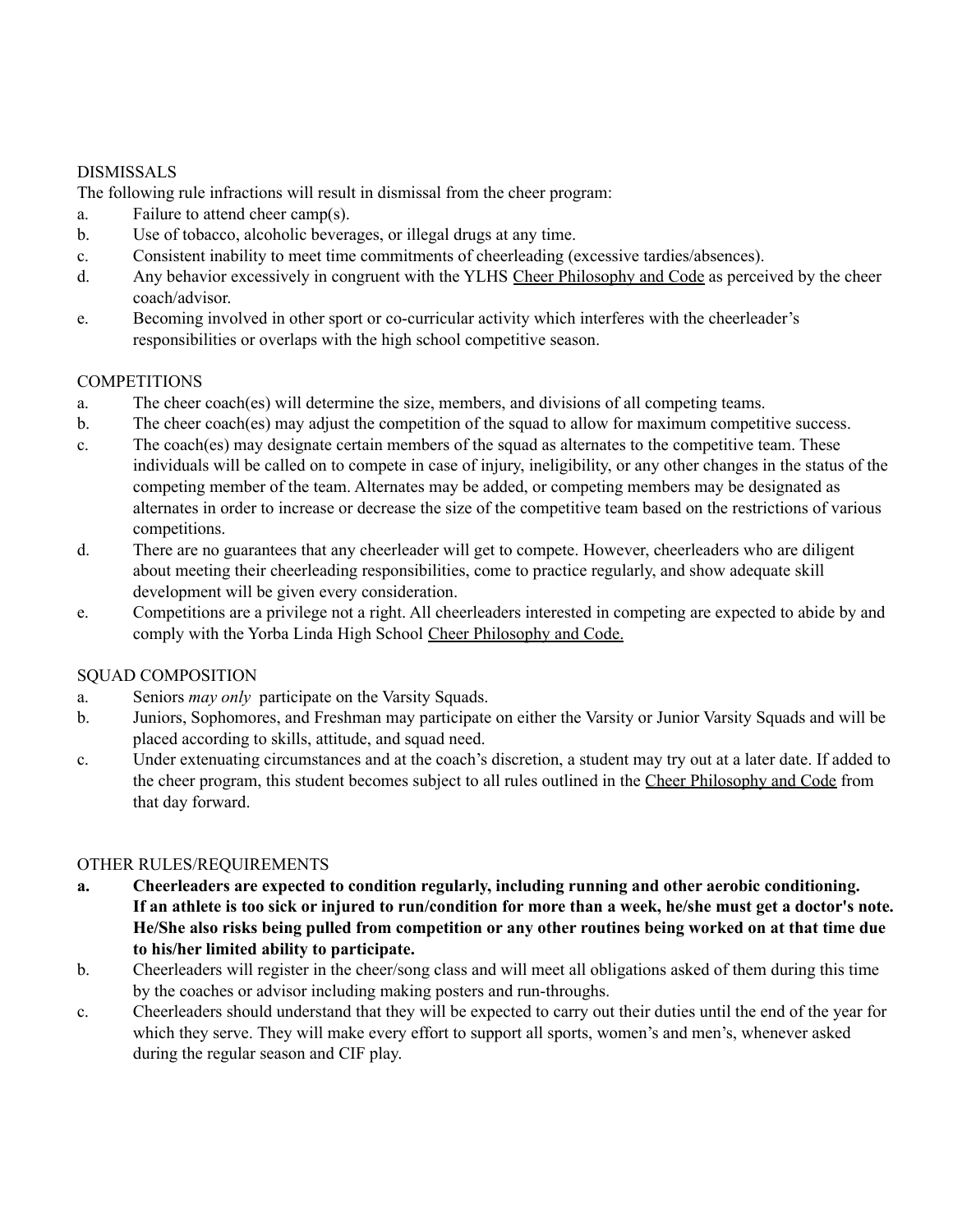### **TARDIES AND ABSENCES**

**PRACTICE** is defined as any organized meeting of cheerleaders called by a cheer coach/advisor.

- **PERFORMANCE** is defined as any occasion when a cheerleader is in uniform and asked to perform his/her duties and responsibilities. This includes sideline events, competitions (even those attended to support other YLHS cheer/song squads), or any event that the cheer coach/advisor has asked the cheerleader to attend.
	- -The cheerleaders and songleaders will be given 1 grade point for attending every practice, tumbling class, one week's worth of technique class, CrossFit session scheduled by the coach/advisor per week.
	- Students will be given 2 grading points for every game, assembly, or other performance/support type situations they attend in a given week.
	- -Only absences excused by a doctor's note will not negatively impact a student's grade. The note must be provided from a licensed MD.
	- -Injured cheerleaders and songleaders are expected to attend all practices and performances.
	- -Cheerleaders or songleaders who come late or leave early from a practice or performance will only receive half credit for that practice or performance.
	- Cheerleaders or songleaders who miss more than half of a practice or performance will receive a zero for that practice or performance.
	- -Cheerleaders or songleaders who do not participate fully to the established expectations of a particular practice (ie. skip running or conditioning) will only receive half credit for that practice (exceptions made with a note from a licensed MD).
	- -Students whose grade falls below a C will be dropped from the program.
	- -Cheerleaders or songleaders who miss two or more practices will be in jeopardy of being pulled from the competition routine. Cheerleaders or songleaders who miss practice the week prior to and/or the week of a competition or performance risk being pulled from the competition team and/or performance.
	- -Technique classes/ tumbling classes/CrossFit sessions can be made up if another similar class/session is taken (up to two per semester). **Practices and performances can not be replicated and therefore can not be made up..** Technique classes and tumbling sessions that are used to practice comp routines or assembly performances are considered practices and can not be made up.

\* Squads will not have practice Thanksgiving Day (we practice or have games the rest of the week). We will not practice Memorial Day, Spring Break, or the first week of Winter Break. Practices WILL be scheduled over all other holidays including and especially the last week of Winter Break, Martin Luther King Holiday in January and the **Presidents' Holidays in February as these occur right in the middle of our competition season.**

some particular holiday dates that we will have practice include but are not limited to Thanksgiving week **- 11/21/22, 11/23/22 ; winter break 1/2/23 and 1/4/22; Martin Luther King Holiday 1/16/22; Lincoln's birthday 2/13/23, and President's Day 2/20/23. These holidays all occur during or lead up to our competition season. We need the kids available for these practices in order to adequately prepare for competition. Missing these or other practices that occur during the months of November- February will particularly put your position in competition routines in jeopardy.**

\* Absences that occur the week of and/or the week prior to a competition/performance are particularly problematic. Students who are absent the week of and/or the week prior to an assembly performance or competition risk being **removed from that performance/competition. Students who are removed from routines will only be reworked back into routines at the coaches' discretion.**

\*During summer practices (those that run from tryouts to the week school starts), since no grade is given, cheerleaders and songleaders will be held accountable for practices in the following way: cheerleaders will have to sit out of a football game for every four practices they miss. The same rules regarding missing partial practices or **failure to practice fully apply.**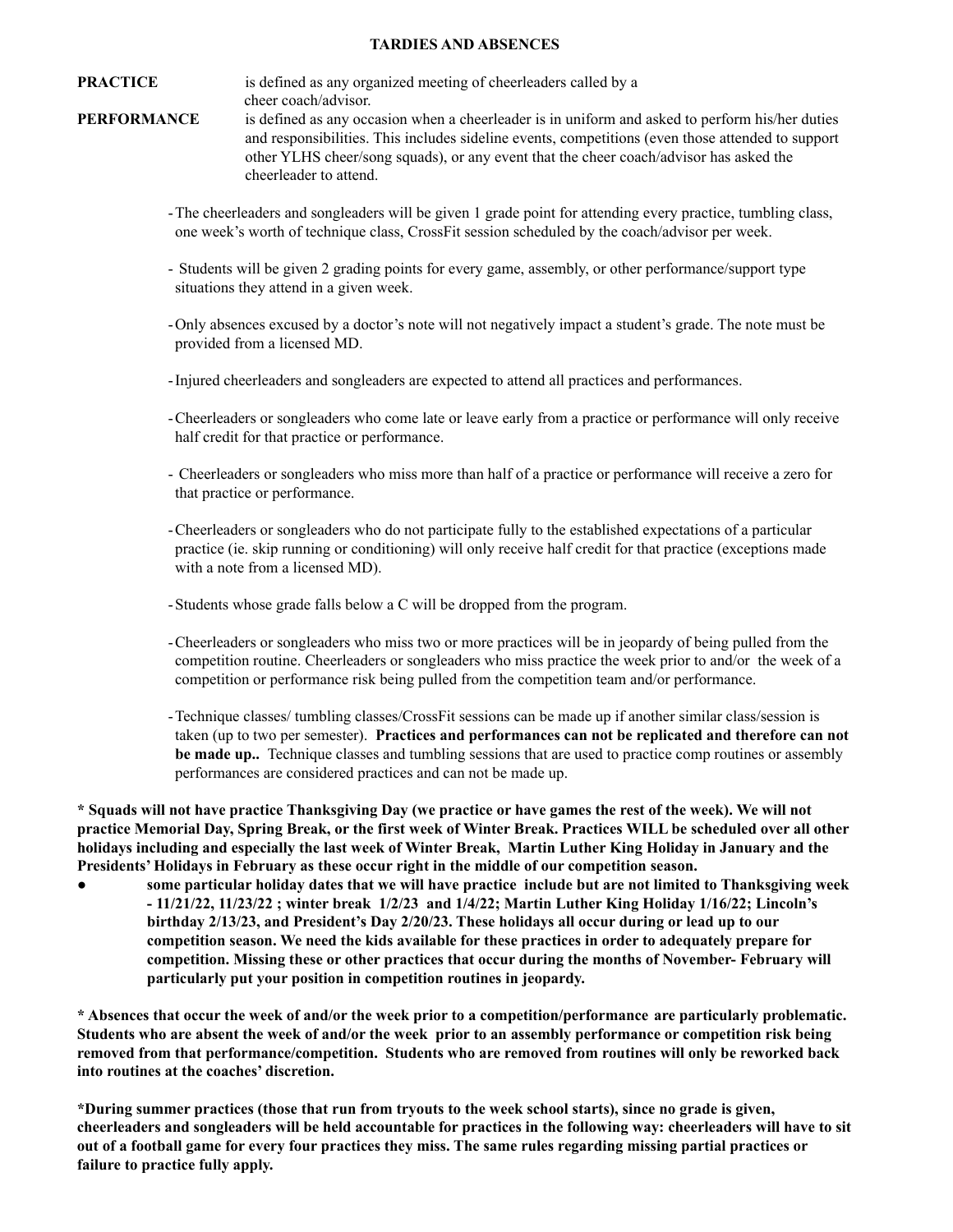# **Cheer and Song Cost Estimate 2022– 2023**

*Cheer and Song is funded entirely by the participants, with the exception of one head coach –Stacy Shube who is paid with a stipend by the district. The expenses listed below are a per person estimate of those necessary to run the program at the competitive level it has been run in the past. Therefore, cheerleaders are asked to make the following contributions to offset these costs. The extent to which the program can provide access to participation in competitions, outside coaching, involvement in extended field trips, and a variety of uniforms/clothes will be adjusted based on the amount of contributions received and funds raised.*

# **Per Person Expenses**

|                                      | Var. Cheer | Var. Song     | <b>JV Cheer</b> | <b>JV</b> Song |
|--------------------------------------|------------|---------------|-----------------|----------------|
| *Uniforms / Clothes                  | \$1600     | \$1600        | \$1600          | \$1600         |
| Camp(s)                              | \$500      | \$500         | \$500           | \$500          |
| Summer Program fee                   | \$250      | \$250         | \$250           | \$250          |
| Dance class                          |            | \$900         |                 | \$900          |
| Gym Fees/CrossFit                    | \$1200     |               | \$600           |                |
| <b>Transportation Fee</b>            | \$100      | \$100         |                 |                |
| <b>Additional routines</b>           |            | \$700         |                 | \$700          |
| <b>Total</b>                         | \$3650     | <b>\$4050</b> | \$2950          | \$3950         |
| **Fair Share Dept                    | \$2000     | \$2000        | \$2000          | \$2000         |
| Out of State trip                    | \$1700     | \$1700        |                 |                |
| (Without fundraising<br>or sponsors) |            |               |                 |                |
| <b>Total</b>                         | \$7350     | \$7750        | <b>\$4950</b>   | \$5950         |

- The above expenses are for girls new to the program; returning girl's uniform expenses will be lower. Buying used uniforms can also lower expenses.
- The Booster club holds some fundraising opportunities designed to lessen program expenses.
- Projected Required Fundraising
	- Booster Club will require an approximate \$100,000 budget next year (covering) coaches' stipends, competition fees, banquet expenses, choreography fees, music edits, etc.)
	- If we have 50 students in the program, that makes  $$100,000/50= $2000$  per person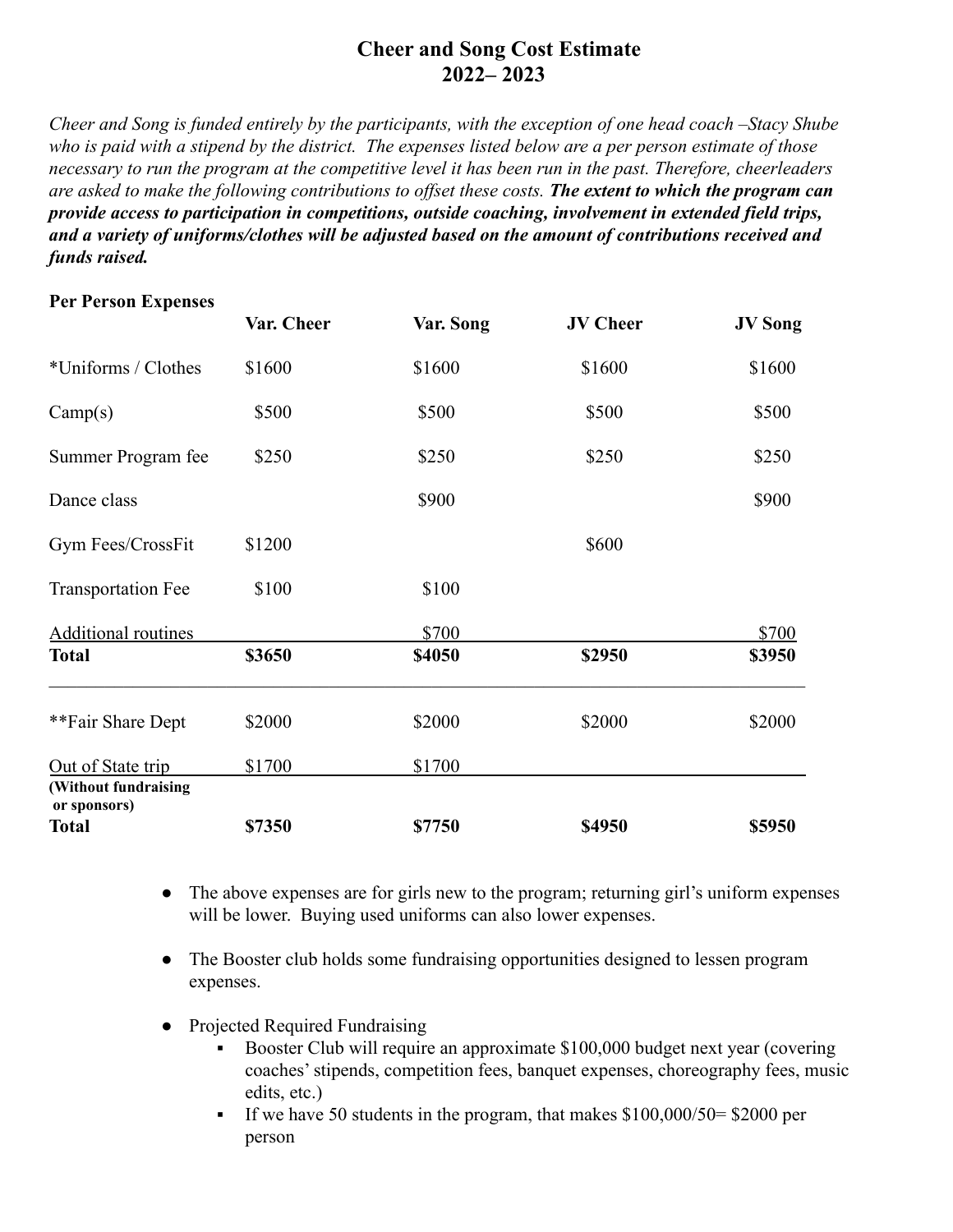### **TRYOUT PROCEDURES – CHEERLEADERS AND SONGLEADERS**

The coaches/advisors of the cheer and song program will choose who is selected for the squads. The following criteria will be used in the selection:

- 1. Evaluation of the applicants progress and skills as demonstrated throughout clinic week and previous experience with the applicant's skills (if applicable). Please note, for the cheer squads, especially varsity cheer, applicants are trying out for a position: flyer, sidebase, backspot. Applicants are trying out against other applicants who may fit that position, not against the whole pool of applicants.
- 2. Evaluation of squad needs in terms of particular skills or specialties needed on the team.
- 3. Evaluation of the applicant's attitude and behavior as demonstrated throughout clinic week and previous experience with the applicant (if applicable). .
- 4. The applicant's discipline/behavior history as seen in his/her discipline file and citizenship grades.

### **Dress for Tryouts:**

Wear clothes that will allow you to participate safely

- tennis shoes and jazz shoes (song only)
- athletic shorts/leggings fitted t-shirt/sports bra
- nails must be trimmed and unpolished
- no jewelry/watches
- hair in ponytail

**New squad list will be posted on Stacy Shube's staff page on the YLHS website.**

# **Hints for Success for Cheer/Song Parents**

| Parents whose child finds the<br>program to be a good fit                                                                                         |                          | Parents whose child finds the program<br>not suited his/her needs                                                                                                                                  |
|---------------------------------------------------------------------------------------------------------------------------------------------------|--------------------------|----------------------------------------------------------------------------------------------------------------------------------------------------------------------------------------------------|
| Support their child and celebrates all the kids in<br>the program                                                                                 |                          | Are constantly comparing their child to others and<br>criticizing others to make their child look better                                                                                           |
| Back the coaches and realizes there will<br>inevitable be bumps in the road                                                                       |                          | Constantly inserts themselves in the process and<br>tries to fix everything                                                                                                                        |
| Are cognisant that this is a life-lesson environment<br>that will help their child grow and build character                                       | $\overline{\phantom{a}}$ | Become distressed when their child experiences<br>setbacks or comes home unhappy                                                                                                                   |
| Realize that this in a team sport/program and<br>allows their child to make sacrifices for the<br>betterment of the group                         |                          | Try to have exceptions made for their child and<br>consistently thinks of their child's needs above the needs<br>of the group                                                                      |
| Understand that their child is on the team and<br>they are not. Allow their child to advocate for<br>him/herself and take personal responsibility |                          | Try to do everything for their childto the point<br>where even they don't encourage their child to engage in<br>simple communication and/or bring up concerns directly<br>with the coaches/advisor |
| Involve themselves in appropriate parental areas:<br>boosters. fundraisers, planning fun activities like<br>parties and banquets.                 | $\overline{\phantom{0}}$ | Try to involve themselves in coaching matters<br>like who is competing or in what capacity, what<br>competitions the squad is attending, or who should make<br>what team.                          |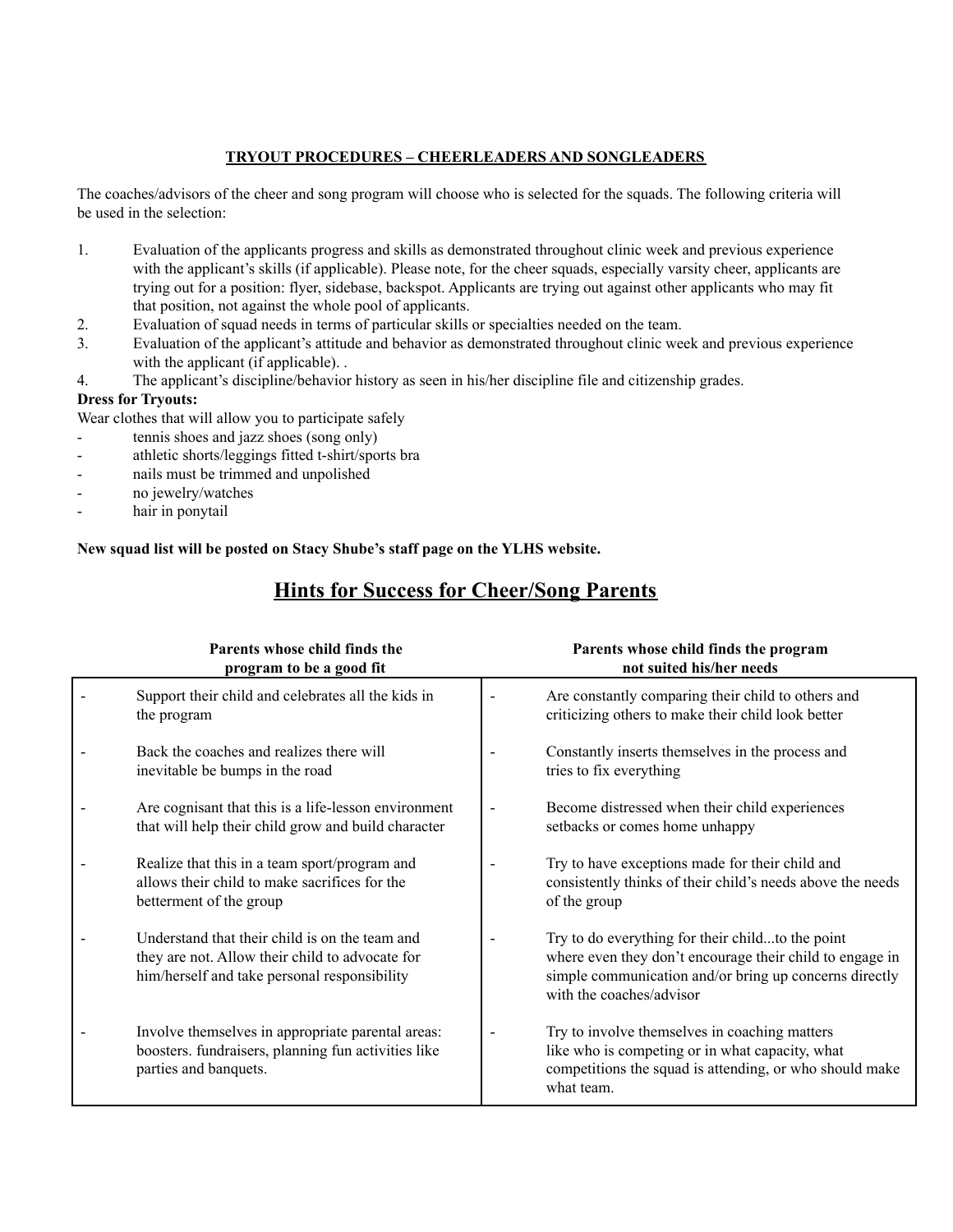# **Yorba Linda High School 2022-2023 Cheer and Song Tryout Schedule**

| March 30 - | Cheer and Song Tryout Meeting -meet at the lunch tables in the center quad                                                                                                                                                                                                                                                                                                                                                                                                                                                                                                                                                                                                                                  |  |  |
|------------|-------------------------------------------------------------------------------------------------------------------------------------------------------------------------------------------------------------------------------------------------------------------------------------------------------------------------------------------------------------------------------------------------------------------------------------------------------------------------------------------------------------------------------------------------------------------------------------------------------------------------------------------------------------------------------------------------------------|--|--|
| April 13   | Check Stacy Shube's staff page on the YLHS website to find tryout material<br>videos.                                                                                                                                                                                                                                                                                                                                                                                                                                                                                                                                                                                                                       |  |  |
| April 18 - | Applications due through google forms<br>https://docs.google.com/forms/d/e/1FAIpQLSeh26FFtEWmSVSL-eUw6ZwcdVr<br>5WLrWZxLVQp4qxkAmqU0dSg/viewform?usp=pp_url                                                                                                                                                                                                                                                                                                                                                                                                                                                                                                                                                 |  |  |
| April 20   | All athletic clearance must be complete and submitted to Athletic Clerk, Jesus<br>Jimenez in the YLHS front office. Physical forms and copies of health<br>insurance cards (front and back) need to be turned in to the YLHS front<br>office on or before this date. If there are any changes in requirements to try out<br>by Covid protocols, Stacy Shube will send out announcements through Remind<br>Text. Parents of applicants and applicants should join the 2022 Tryout Remind<br>Text. https://www.remind.com/join/3a2a9d or text $@3a2a9d$ to 81010                                                                                                                                              |  |  |
|            | Complete clearance packets must be handled online (see below). The link<br>can be found on the YLHS website:                                                                                                                                                                                                                                                                                                                                                                                                                                                                                                                                                                                                |  |  |
|            | Click on Athletics<br><b>Click on Clearance Forms</b><br>Click on the LINK<br>Click on Athletic Registration 2022-2023<br>The different sports will pop up; pick Cheer and Song.<br>You can also type in the URL:<br>https://www.familyid.com/yorba-linda-high-school/2022-2023-athletic-registration-3<br>Please register for the 2022-2023 school year. Two items must be completed<br>through the on-line system: the clearance packet and the DMV paperwork. Two<br>items have to be submitted in person: the complete physical and copy (from and<br>back) of the health insurance card. Please do not leave physical forms or<br>health insurance card copies in Stacy Shube's mailbox. Those must be |  |  |
|            | turned in to the front office. Check with Jesus Jimenez in the front office if you<br>have any questions. Here is the link for the physical form. Be sure the box for<br>full contact collusion level is checked (bottom right-hand side). Be sure the<br>doctor's stamp is placed on the bottom left-hand side.<br>https://1.cdn.edl.io/qqJRPsTBrPgS7n475S0kC6gtitKb7ndQ2MIPOqDXmVCwL<br>7PY.pdf                                                                                                                                                                                                                                                                                                           |  |  |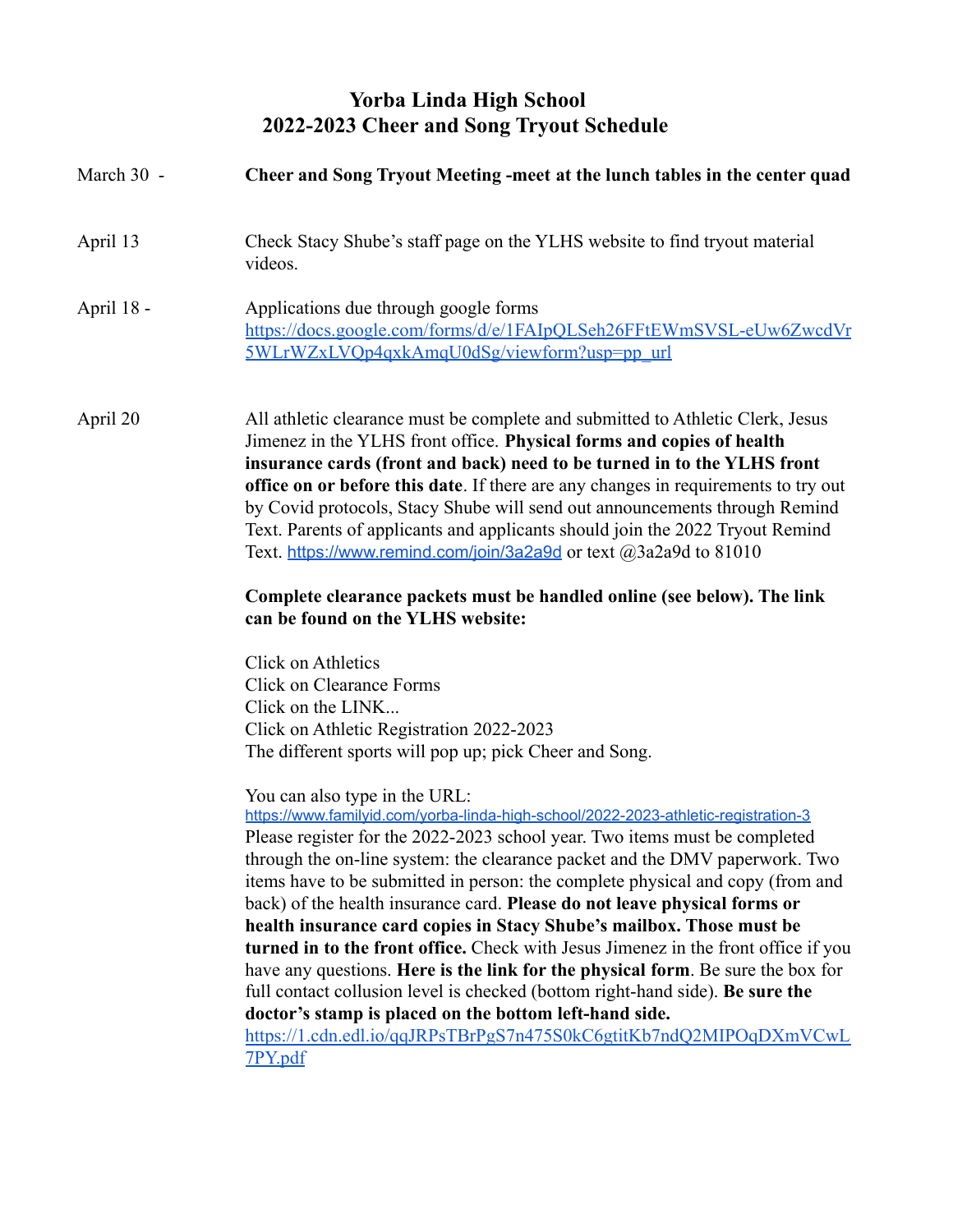# **Be aware that that the Covid Clearance through Aeries must also be updated -**

1.) Go to Aeries...(AERIES PARENT PORTAL)

2.) Click on the Student Info.

4.) Click on Data Confirmation

5.) Click on Documents.

6.) Click on Athletic Documents...(PYLUSD Informed Consent)

7.) Check the Box for the Confirmation Documents.

8.) Click on Authorization..\*\*(go back to the left column to click on "Authorization")

9.) Scroll to the bottom of the page.

10.) In the box check..."YES"...then click "SAVE"

\*\* (The box reads, "My student and I have read..PYLUSD informed consent Agreement for Moderate and High Contact sports"..etc.)

**Check List:**

- ❏**Application/google form submitted**
- ❏**Clearance paperwork submitted through Family ID**
- ❏**Physical and copy of insurance card (front and back) turned into Mr. Jimenez in the front office**
- ❏**DMV paperwork submitted through Family ID**
- ❏**Covid Clearance Form updated through Aeries**